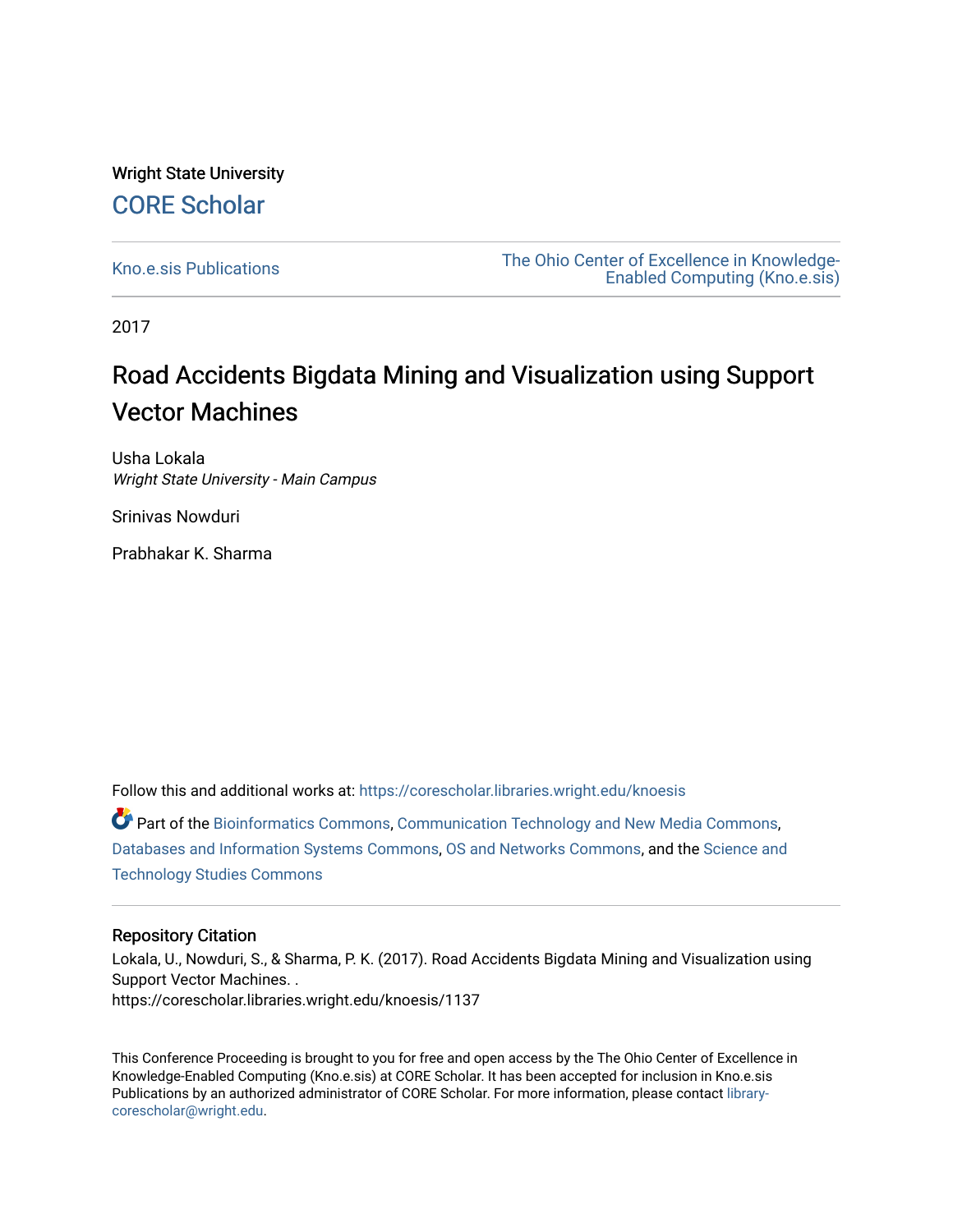# Road Accidents Bigdata Mining and Visualization using Support Vector Machines (SVM)

Usha Lokala, Srinivas Nowduri, Prabhakar K. Sharma

*Abstract*—Useful information has been extracted from the road accident data in United Kingdom (UK), using data analytics method, for avoiding possible accidents in rural and urban areas. This analysis make use of several methodologies such as data integration, support vector machines (SVM), correlation machines and multinomial goodness. The entire datasets have been imported from the traffic department of UK with due permission. The information extracted from these huge datasets forms a basis for several predictions, which in turn avoid unnecessary memory lapses. Since data is expected to grow continuously over a period of time, this work primarily proposes a new framework model which can be trained and adapt itself to new data and make accurate predictions. This work also throws some light on use of SVM's methodology for text classifiers from the obtained traffic data. Finally, it emphasizes the uniqueness and adaptability of SVMs methodology appropriate for this kind of research work.

*Keywords*—Road accident, machine learning, support vector machines.

#### I. INTRODUCTION

IN this ever growing population, coupled with<br>technological trends and fast growing vehicles on<br>match it is write assumed to suppose to support and N this ever growing population, coupled with roads, it is quite common to expose to several road accidents, all over the world. Currently, there are over 1 billion cars on roads and this number is expected to double by 2020 (IBM 2014). Vehicular traffic increased by 236 percentage from 1981 to 2001 (IBM 2014) while the world population grew only by 20 percentage [11]. Increased urbanization has impacted the mobility of people in cities [11]. Zero traffic fatalities and minimizing traffic delays are some of the grand challenges in Cyber-Physical Systems [10]. Fast growing technology has been a helping hand in support to several traffic control and road safety issues. In recent era, this has become a bottleneck issues in most of the developed nations. Driving is the task that ones life can be at danger if one is lacking utmost concentration as well as physical and cognitive co-ordination [7]. It is prevalent that drivers usually involve themselves in tasks like chatting,eating,enjoying music which interrupts them from their most prior task driving and often may

lead to unexpected accidents [7]. Past research shows, machine learning (ML) techniques have been popular among the several available technological strategies. These are especially used in addressing several issues and challenges like optimizing the road safety. On the other hand, since several decades, data has been a cornerstone in addressing several road safety and accident issues. This is especially true for analyzing, diagnosing (road crashes) and finally for monitoring road safety. The data-led diagnosis plays a pivotal role in achieving a sustainable road safety improvement and addressing several road safety management problems. Initially we have segregated the road safety problems and its associated risk factors and priorities. Then we formulated a strategy in addressing targets and monitor performance. At the same time, the needed data is very hard to reach, sometimes not available in a friendly format, but is quite rich in contents and poor in intelligence. This situation, forces us to refine data, using several advanced techniques like visualization, clustering analysis, linear regression, and dimension regression. To this effect, there are several algorithms in force to free the noise, and make it more useful while achieving higher road safety. The primary research focused in this work is solely concentrated towards road safety expectation and management as described below.

#### II. RESEARCH PROJECTION AND EXPECTATION

This research is mainly investigating the given data from two different schools of thought, viz., (a) what are the road safety expectations vital for today? and (b) keeping these expectations in mind, what are the strategic road safety management issues needs to be addressed? Using the correlation and regression analysis on the given data, we have surfaced certain pertinent results. For example, the first step in traffic control on roads is to look for vehicles and their behavior pattern. Initially this research analysis establishes a correlation between the engine make, vehicle type such as make, model coupled with the gender of the driver involved in each accident incident.

The root cause analysis of several road accidents may also include weather and road conditions. There by the weather and daylight conditions, has been playing a vital role in determining the road accidents. This gives us scope and a pertinent need for establishing a correlation between accidents caused, particularly due to bad weather and daylight conditions. A standard computing hardware and software is used for necessary computational work is

Usha Lokala is with the Department of Computer Sciences, Wright State University, Dayton OH 45435, USA (Corresponding author, e-mail: lokala.2@wright.edu.

Srinivas Nowduri is with the Department of System Security and Law Enforcement Technology, Farmingdale State College, State University of New York, Farmingdale NY, USA (e-mail: nowdurs@farmingdale.edu).

Prabhakar K. Sharma is with the Department of Computer Sciences and Information Technology, North West Missouri State University, Maryville MO, USA (e-mail: S521803@mail.nwmissouri.edu).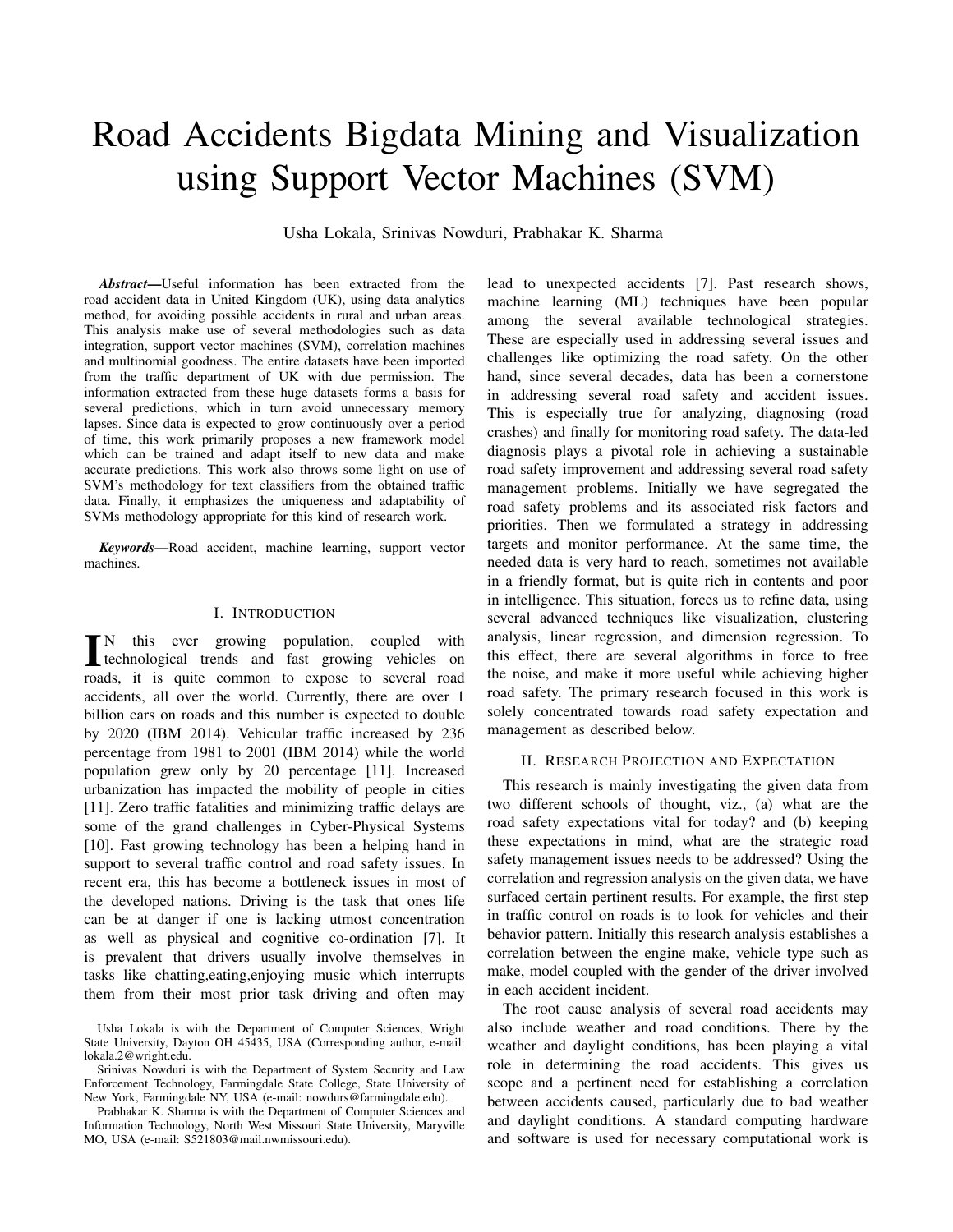involved in this research, detailed in successive sections. In particular to data visualization activity, we have also adopted Tableau, due to its adaptability and capability, for huge data manipulation; coupled with R for the problem solving. Effective strategies to improve traffic operation and safety simultaneously require profound understanding about their features and relationship and in the age of information, these objectives could be efficiently realized through Big Data applications [6]. Thanks to the advantages brought by Big Data, researchers are able to analyze the traffic condition for each crash case and draw general conclusions using individual crash data [6]. Before we go further technically in this direction, let us throw some light on source of data and data collection, as described below.

#### III. SOURCES OF DATA AND DATASET COLLECTION

The existence of typical data mining methods are not sufficient to use, due to the process of knowledge building that should store data temporary in the memory. The fact that data is continuously becoming huge through time, so we need to find a way that could automatically adapt to process data and make predictions [5]. The sources of data and dataset collection have been significantly impact several experiments, within the purview of machine learning. The past research, in this direction has clearly demarcated and observed that the nature of data and sources of data, and then collecting dataset play a vital role. A particular emphasis is given to the sources of data and dataset collection in this research due to two primary reasons detailed below:

#### *A. For Better Quality and Quantification*

In order to visualize the datasets to be huge and accurate, we made a thorough statistical analysis for the data set provided by Department of Transport UK [1][16]. This analysis is made primarily based on several attributes such as circumstances of personal injury road accidents, including the types of vehicles involved and the consequent casualties.

#### *B. As the Support Vector Machines (SVM)*

which may not perform accurately on imbalanced and highly skewed data sets. Also We choose multi-class SVM to classify more than two labels. This may force the dataset need to be more classified with different class labels like age band of person, vehicle type, type of weather on the day the accident occurred. This data set supports both regressions as well as classification tasks and finally it can help multi class SVM train the models which can handle multiple continuous and categorical variables.

In this research the basic idea behind a data set is primarily based on road accidents, which are particularly reported to the police within the United Kingdom. Fortunately this has been provided by the Department of Transport UK, upon the authors request, which has been used in this research. Additionally, this data has also categorically separated and presented, according to the circumstances of personal injury road accidents. Furthermore these datasets also reflects the type of vehicles involved in an accident, coupled with the

consequent casualties. The other sources are primarily related to certain attributes of the incident such as:

- 1) Road safety and regulations involved.
- 2) Associated hospital admission formalities
- 3) The number of death casualties registered
- 4) Coroners reports,
- 5) National travel survey,
- 6) Crime survey from England and Wales
- 7) Finally the existing statistics on breath tests and motoring offenses from Home Office and Ministry of Justice.

Among the several tables available within the provided datasets, it has been a challenging issue for the researcher to demonstrate the importance and dominance of one attribute over the other. This is primarily needed to establish the inter dependency among the tables. At the same time, these attributes were also helpful in projecting the scope of the research from different dimensions as described below.

#### IV. THE SCOPE OF THE RESEARCH PROJECT AND THE BUILDING MODELS

Initially, this research project analyzes and address the correlation between the engine make, vehicle type make/model and gender of the driver involved in each accident incident. Next, it also highlights the correlation between accidents caused and its root cause analysis such as bad weather, daylight and road conditions. Finally it is going to use data visualization tool called tableau for data visualization [4], along with usage of certain libraries within R environment, in establishing the problem solving strategy. We now throw some light on those attributes of datasets that are accepted and vital for software in projecting better results

#### *A. Data Collection*

As mentioned earlier, a dataset is solely based on road accidents which are reported to the police in the Department of Transport UK. Further these datasets also includes, the needed statistics regarding the circumstances of personal injury road accidents, type of vehicles (make and model) involved in the accident and consequences of casualties.Department for Transport (DFT) traffic [1] statistics provide estimates of the vehicle miles traveled each year in Great Britain, by:

- Vehicle type
- Road category
- Region

#### *B. Data Cleaning*

Within the machine learning environment, the primary role of data cleaning is mostly concerned about the consistency and completeness of the data, for its accuracy. It is also realized that the obtained data is composed of several incomplete values, null fields and various repetitive values. This is precisely called the noisy data, which demands some special tools, for cleaning. Sometimes this noisy data also called inconsistencies of data, can be cleaned through intentional and binary values, using Trifacta Data Wrangler; a tool released by Stanford university [2].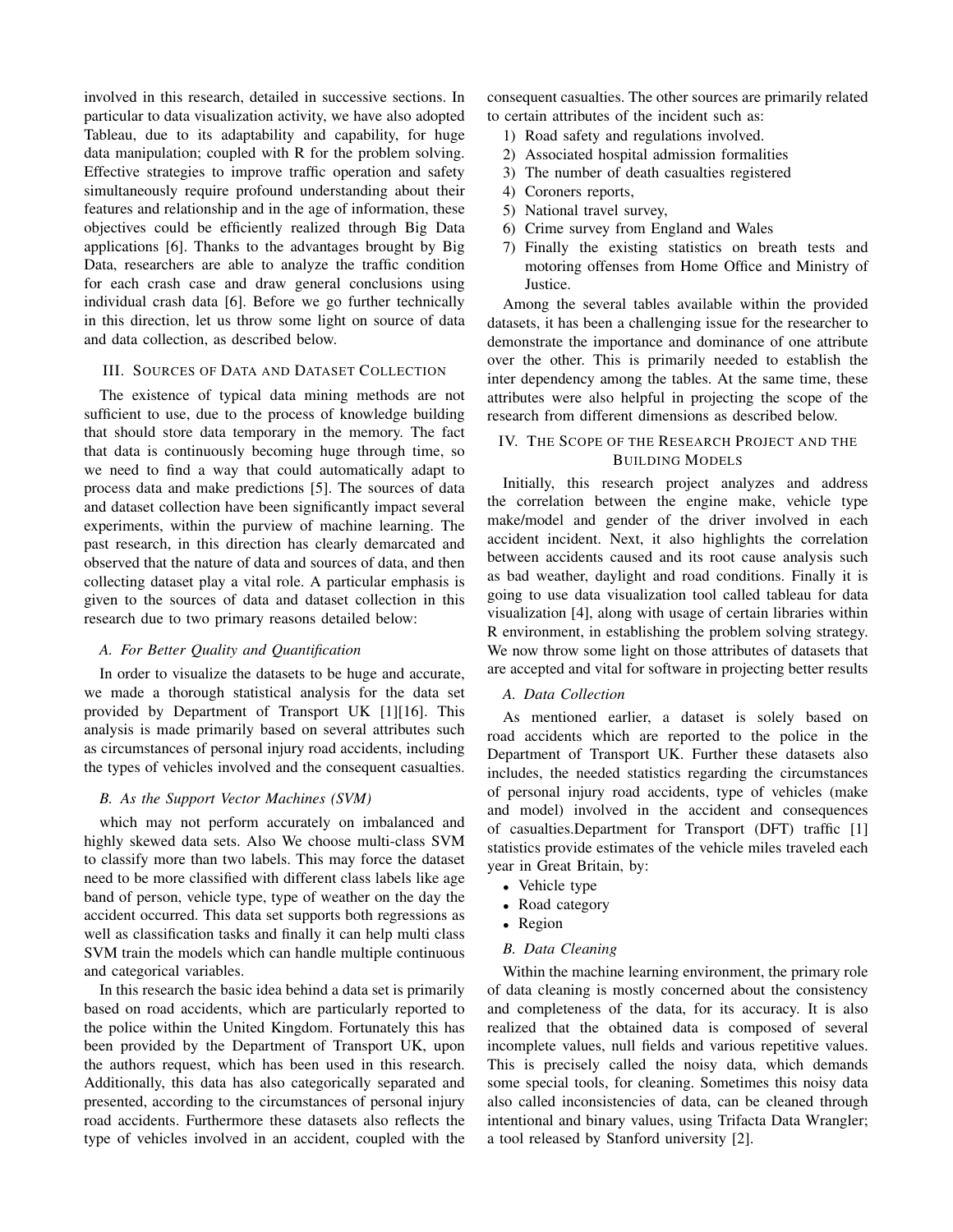#### *C. Data Integration*

Within the purview of machine learning strategies, data integration establishes the logical connectivity and extraction of needed information, among the several tables. Therefore, the very idea behind data integration establishes a smooth transition across several attributes of many tables available within the data sets, through an integration process. For example, the dataset provided by the traffic department of UK, belongs to accidents occurred in the year 2014. This is basically including the tables related to road accidents such as road casualties, vehicle involved in accident, vehicle make and model etc. Within the shadow of data integration, it is realized that all these tables have a unique attribute called accident index that has come in handy for data integration. For this, the authors were used a special tool called Rapid Miner [3] which has several built-in functions that help in preparing data for building predictive models.

#### *D. Importing Datasets and Designing Plots in R*

The open question that triggered the researcher at this junction is to validate, the data consistency and its completeness with R. This has thrown some more light in following research direction. The integrated dataset is initially imported into R Studio, by installing all the required packages into R. Then the plot between location of accident and accident severity is carefully designed in R, to observe the issue such as, the accident severity is more with respect to location in terms of latitudes and longitudes. The obtained plot is finally captured as shown in the Fig. 1.



#### *E. Data Redundancy - CHI Square Test*

A chi-square test is a technique to compares the observed distribution of data to an expected distribution of data. There are two types of chi-square tests: Chi-square test for goodness-of-fit and Chi-square tests of association and independence [8]. In this research both have been used to test the independence. Test of independence is used to determine whether the observed value (Recorded) of one variable depends on the observed value (Expected) of a different variable [8].

The data redundancy, in this research is primarily to establish the dependency between several factors such as accident severity and weather conditions. Therefore the correlation analysis in this research is done in R using a Chi-Square test. The problem analysis within the dataset, in



Fig. 2 Weekdays to No of accidents in Tableau

this research about the accident severity has been divided into three values viz., 1- Fatal, 2-Serious, 3-Slight. At the same time, the weather condition has nine significant values such as high winds, rainy, foggy, snowy, etc. All the given data is basically in numeric form. Therefore it helps in predicting the accident severity against the weather conditions with the table function in R. This resulted in so called contingency table of two variables. We test the hypothesis if the accident severity is independent of weather conditions, at 0.05 significance level. Herewith we attach the data set in R studio, then load MASS library in R and finally find the resultant dataset. Further we have applied Chi-square test to calculate P value to check the above correlation. The formula used in Chi-Square test includes,

## $X^2 = \sum_{n=0}^{N} (Observed value - Expected value)^2 / Expected value$

#### *F. Results of CHI Square Test*

Once the testing is done, the hypothesis, whether the weather conditions are independent of accident severity, we have arrived at some population p values. In this work it is observed that, the p-value we derived is far less than the .05 significance level. Thereby this firmly rejects the hypothesis: the accident severity is independent of weather conditions. The results of the calculation part are shown in Table I. At this junction it is worth noticing that, the accident severity is highly dependent on type of weather on that particular day.  $x$ -squared = 129.64, df = 16, p-value = 2.2e-16

#### *G. Data Discretization: Multinomial Goodness of Fit*

Another significant view of testing of any hypothesis is to establish the discretization, which establishes the collection of frequent item in a data set. In this research, a new data is called multinomial if its data belongs to a collection of discrete non-overlapping classes. Therefore the null hypothesis for goodness of fit test for multinomial distribution is that the observed frequency f is equal to an expected count e in each category. The best bet strategy at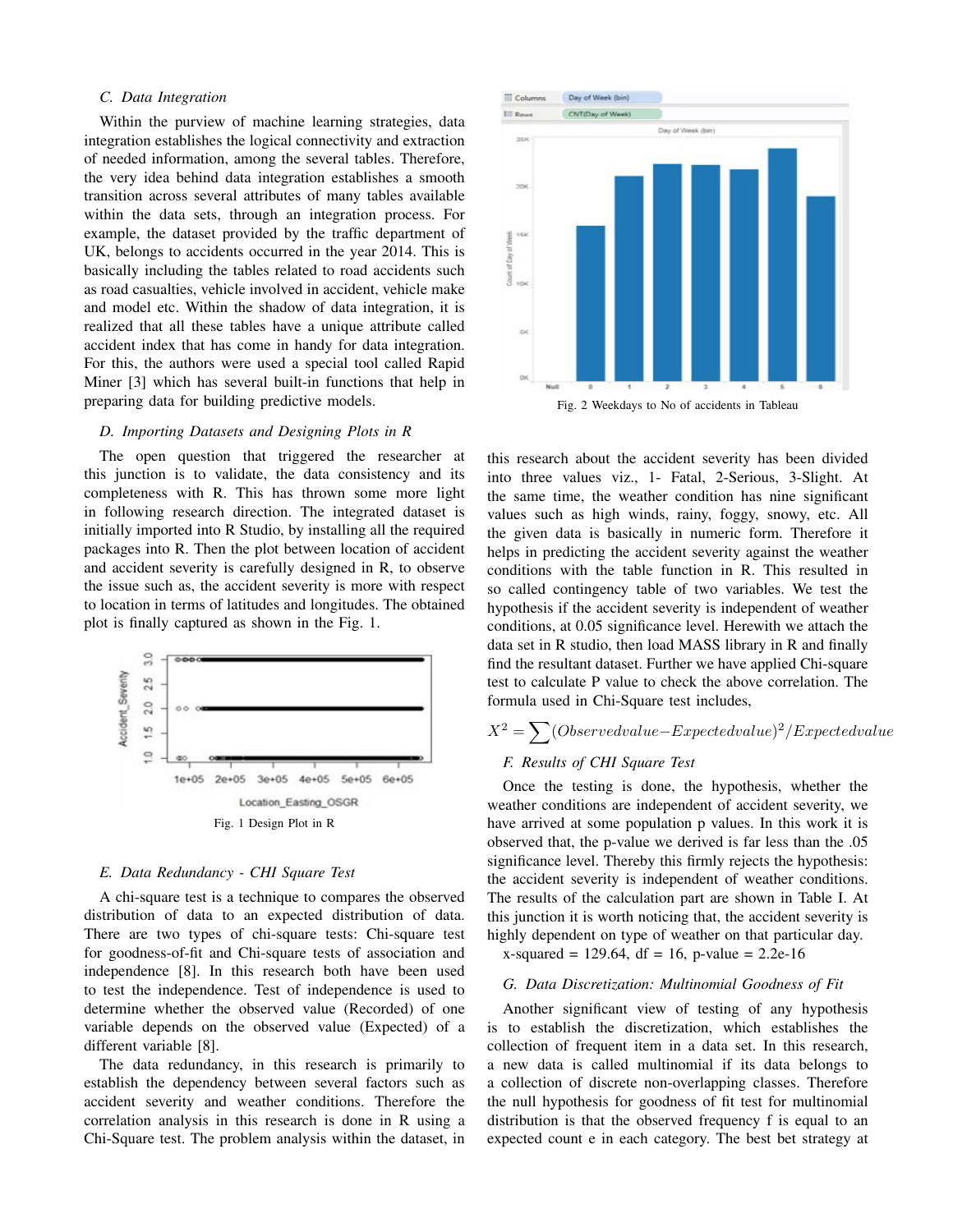TABLE I CHI-SQUARE TEST RESULTS AND CONTINGENCY TABLE 1 2 3 4 5 6 7 8 9

| 1 1409<br>154 3 18 25 1 16 17 15<br>2227 28 262 312 8 124 272 263<br>2 17180<br>3 100290 15284 196 1295 1996 69 613 2043 2202 |  | $\sim$ $\sim$ |  |  |  |  |
|-------------------------------------------------------------------------------------------------------------------------------|--|---------------|--|--|--|--|
|                                                                                                                               |  |               |  |  |  |  |
|                                                                                                                               |  |               |  |  |  |  |
|                                                                                                                               |  |               |  |  |  |  |



Fig. 3 AgeBand of Drivers visualization in Tableau

| TABLE II                                  |       |       |        |        |        |         |  |
|-------------------------------------------|-------|-------|--------|--------|--------|---------|--|
| FREQUENCIES IN MUTINOMIAL GOODNESS OF FIT |       |       |        |        |        |         |  |
| $\overline{\phantom{a}}$                  |       |       |        |        |        |         |  |
| 21002                                     | 91234 | 61234 | 133134 | 193213 | 584345 | 1910062 |  |

this junction is: It needs to be rejected if the p-value of the chi-square test is less than a given significance level i.e. 0.05. It establishes a fact that, if a new sample of data follows the similar trend observed in the past. In this connection the dataset age band of causalities is also considered. We can find the frequency distribution of each age band with the table function in R. We checked whether the new data sample also adheres to the usual frequency calculated in the data set. We saved the new data sample frequency in a variable name :Age band of causality prob. The formula used in this connection is

$$
P[X1, X2, X3] = ((x1 + x2 + x3)!/x1!x2!x3!) * P1^{x1}P2^{x2}P3^{x3}
$$
 (1)

#### *H. Results of Multinomial Goodness of Fit*

We performed the Chi-Square test of age band of casualty and evaluated the probability against the whole data set to label the new dataset. When the test is done on whole dataset, it is labeled as an age band of 6 are doing more accidents. When tested with new dataset, it is assumed that p value is greater than 0.05, signifying that the new sample also follows the same trend. Therefore, it is finally concluded that the new sample strictly adheres to the multinomial goodness of fit. The results are well established and shown in Table II.

| TABLE III                |       |                  |                     |  |  |  |
|--------------------------|-------|------------------|---------------------|--|--|--|
| <b>SVM RESULTS TABLE</b> |       |                  |                     |  |  |  |
| Weather Condition        | E.A.S | <b>SVM Label</b> | <b>SVM</b> Accuracy |  |  |  |
| Rainy High wind Fog Icy  |       |                  | 0.89                |  |  |  |
| Rainy Wet                |       |                  | 0.77                |  |  |  |
| Fine Dry                 |       |                  | 0.73                |  |  |  |
| Fog Wet                  |       |                  | 0.89                |  |  |  |
| Snow High Winds Wet      |       |                  | 0.83                |  |  |  |

#### *I. Data Classification Support Vector Machines*

Building models to classify data into different categories can help more accurately to analyze and visualize big data and we can use common algorithms for performing classification which include support vector machine (SVM), boosted and bagged decision trees, k-nearest neighbor, Naive Bayes, discriminant analysis, logistic regression, and neural networks [9]. This research work basically encompasses the multi-class SVM for training the data model and make new predictions. The reason we are using support vector machines [13], [14] is that they are founded on the intuitive geometric concepts of large margin separation and regularized risk minimization, and they are well embedded into statistical learning theory [12]. The following are the main steps used in classifying text in R (with SVM):

- 1) Install the required dependencies and rattle.
- 2) Create Document term matrix .
- 3) Configure the training data into container.
- 4) Create Prediction term matrix and container.
- 5) Create and train the SVM model.
- 6) Predict with new data set.

The R text tools package used in this work provides a powerful way to generate document term matrix with the create matrix function. In order to train a SVM model with R text tools, one needs to put the document term matrix inside a container. In the container's configuration, we clearly indicate that the whole data set will be the training set. Ultimately one will test the model with new data set that was not present in the current training data. In particular, as my model is trained, it can be used to make new predictions.

#### *J. Results of Support Vector Machine*

As and when the training model is finally tested with this new dataset (provided by the author) such as: "rainyhighwinds wet fog icy", "rainyhighwinds icy", "fine dry, rainy wet, fog wet, snow high winds wet", we have obtained some significant predictions. These predictions are finally tabulated in the Table III. Furthermore,the test data are categorized as moderate, slight and fatal respectively. Also, their accuracies of happening are represented as probabilities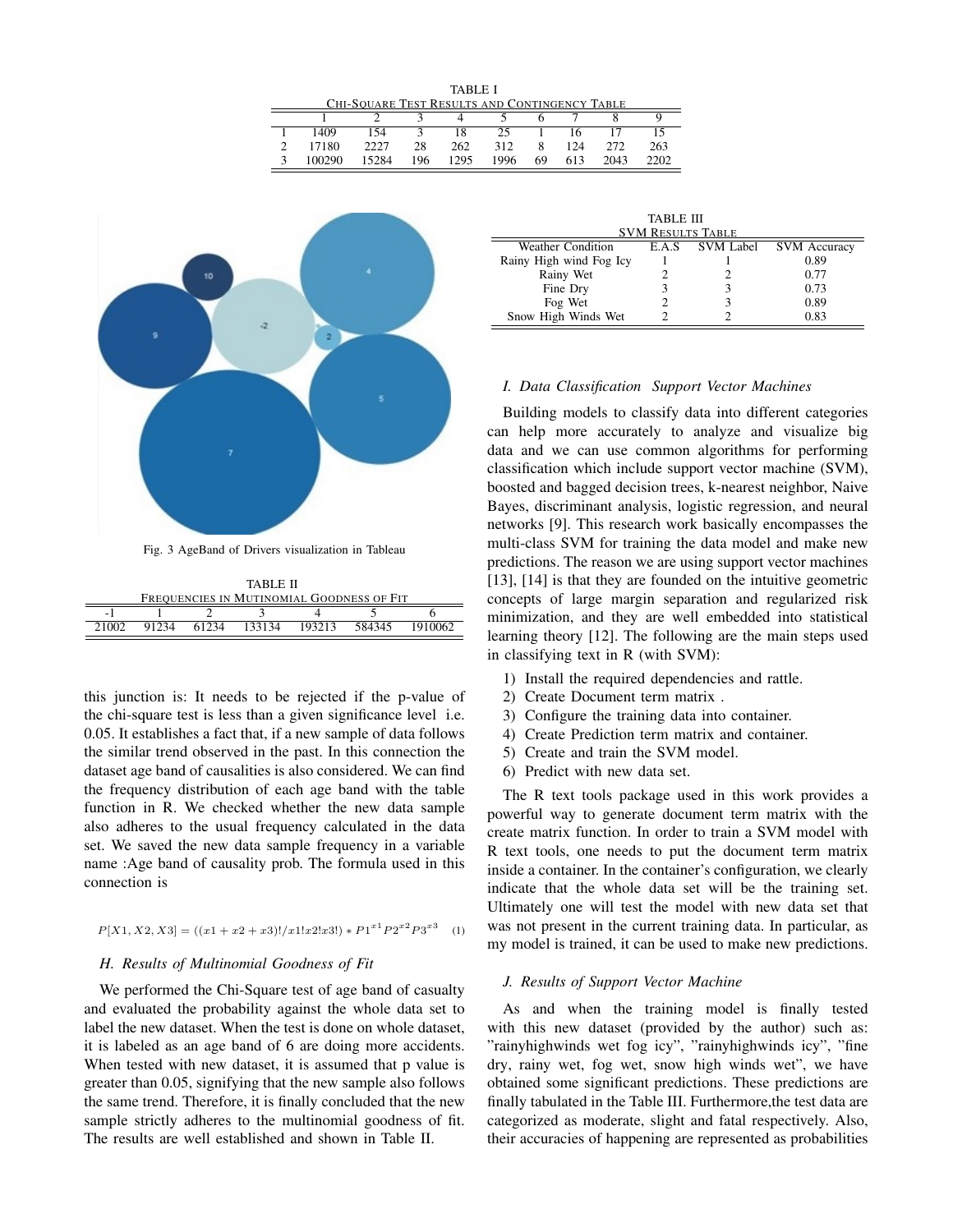

Fig. 4 Vehicle Make and Model Visualization in Tableau



(likeness of event happening) of that test data. The following Table III establishes the obtained results.

accidents in UK. The results are shown in Fig. 4.

#### *K. Data Visualization - Using Tableau*

As the time progressed, the ability of visualizing data has become more trending along with the importance of the ability to read and write [15].This visualization explains and exemplifies the power of data visualizations not only to help locate us in physical space but also to help us understand the extent and structure of our collective knowledge, to identify bursts of activity, pathways of ideas, and borders that beg to be crossed [15]. As part of the data post processing, several graphs are plotted and results are drawn from our road accidents dataset using Tableau [4]. As a result, we surface the following three seminal facts:

First, to predict on which day of the week, more accidents are likely to happen. This is vital, due to the fact that when plotted in Tableau, it is observed that more accidents are happening on Fridays. The results in this connection are shown in Fig. 2.

Second, to predict what age band of UK Population are more prone to several accidents. Our results establish that the age group of 36 to 45 years are doing more accidents. The results are visualized in Fig. 3 and the related bands are shown in Table IV.

Third, it is observed the correlations between model and make of the vehicle also affect the accidents. For example, it is established that the Honda vehicle are more prone to road

#### V. CONCLUSIONS AND FUTURE POSSIBILITIES

This research primarily projects the goal to optimize road safety and to contribute to achieve accurate prediction results by using several Data clustering, classification algorithms. In this vein, the data is cleaned and integrated in order to prepare it for future applications. Data being so huge and every data point being numeric, it automatically becomes a huge knowledge set to apply any machine learning techniques. As part of the road optimization, data discretization is done through CHI Square test and multinomial goodness of fit to surface new data that suits the already existing pattern within the given data. Also, several patterns in the data are visualized using Tableau Software. In addition to this, this work uses support vector algorithm for classifying textual data. Finally, the new data is more significantly predicted by training and testing the model. It is thus concluded that, the entire dataset is mined using data cleaning, integration, discretization, redundancy, classification and the results derived are found to be highly accurate. This research also establishes a new approach in optimizing the road safety, by successfully adopting several machine learning techniques. As a future prediction, this work can be extended as following: Since the dataset is so huge and consists of several lakhs of records, it might be a better idea to explore generating a frequent item sets in all tables, and then apply algorithms. In that case, it